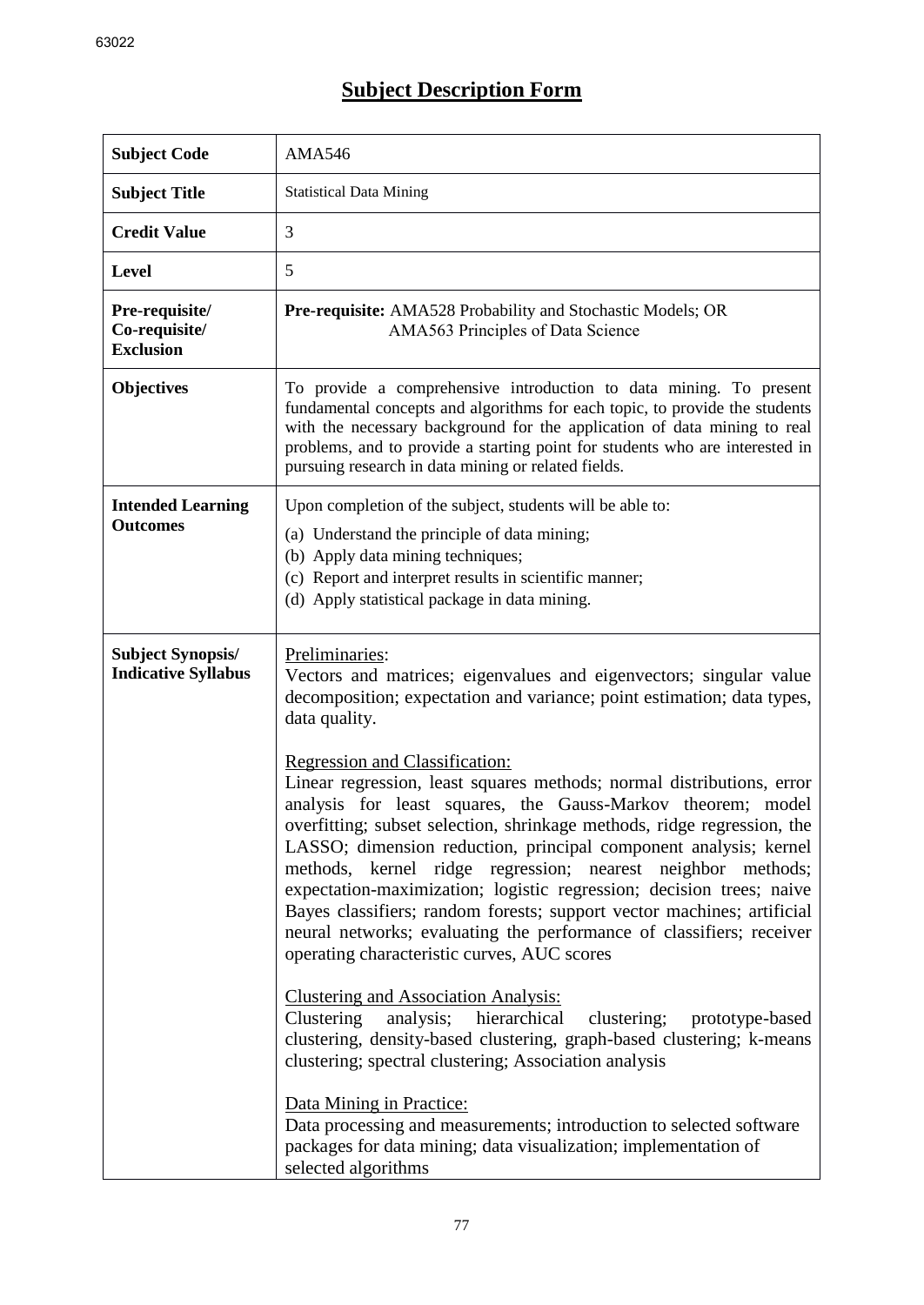| <b>Teaching/Learning</b><br><b>Methodology</b>                                                | The subject will be delivered mainly through lectures and tutorials.<br>The<br>teaching and learning approach is mainly problem-solving oriented.<br>The<br>approach aims at the development of data mining techniques and how the<br>techniques can be applied to problem solving. Students are encouraged to<br>adopt a deep study approach by employing high level cognitive strategies,<br>such as critical and evaluative thinking, relating, integrating and applying<br>theories to practice.                                                 |                                |   |                                                                                      |              |              |  |
|-----------------------------------------------------------------------------------------------|------------------------------------------------------------------------------------------------------------------------------------------------------------------------------------------------------------------------------------------------------------------------------------------------------------------------------------------------------------------------------------------------------------------------------------------------------------------------------------------------------------------------------------------------------|--------------------------------|---|--------------------------------------------------------------------------------------|--------------|--------------|--|
| <b>Assessment Methods</b><br>in Alignment with<br><b>Intended Learning</b><br><b>Outcomes</b> | Specific assessment<br>methods/tasks                                                                                                                                                                                                                                                                                                                                                                                                                                                                                                                 | %<br>weighting                 |   | Intended subject learning<br>outcomes to be assessed<br>(Please tick as appropriate) |              |              |  |
|                                                                                               |                                                                                                                                                                                                                                                                                                                                                                                                                                                                                                                                                      |                                | a | b                                                                                    | $\mathbf c$  | d            |  |
|                                                                                               | 1. Assignments/Projects                                                                                                                                                                                                                                                                                                                                                                                                                                                                                                                              | 20%                            | ✓ | $\checkmark$                                                                         | ✓            | ✓            |  |
|                                                                                               | 2. Midterm Test                                                                                                                                                                                                                                                                                                                                                                                                                                                                                                                                      | 20%                            | ✓ | $\checkmark$                                                                         | ✓            |              |  |
|                                                                                               | 3. Examination                                                                                                                                                                                                                                                                                                                                                                                                                                                                                                                                       | 60%                            | ✓ | $\checkmark$                                                                         | ✓            | $\checkmark$ |  |
|                                                                                               | Total                                                                                                                                                                                                                                                                                                                                                                                                                                                                                                                                                | 100%                           |   |                                                                                      |              |              |  |
|                                                                                               | Explanation of the appropriateness of the assessment methods in assessing<br>the intended learning outcomes:<br>Practical use of statistical data mining with application of computer software<br>is emphasized that 40% continuous assessment is appropriate in assessing<br>students' performance.<br>Continuous Assessment consists of projects of real life problems,<br>assignments and a midterm test.<br>The mathematical and statistical foundation of data mining algorithms are<br>assessed in both Continuous Assessment and Examination. |                                |   |                                                                                      |              |              |  |
| <b>Student Study Effort</b><br><b>Required</b>                                                | Class contact:                                                                                                                                                                                                                                                                                                                                                                                                                                                                                                                                       |                                |   |                                                                                      |              |              |  |
|                                                                                               | Lecture<br>٠                                                                                                                                                                                                                                                                                                                                                                                                                                                                                                                                         |                                |   |                                                                                      | 26 Hrs.      |              |  |
|                                                                                               | Tutorial<br>$\blacksquare$                                                                                                                                                                                                                                                                                                                                                                                                                                                                                                                           |                                |   | 13 Hrs.                                                                              |              |              |  |
|                                                                                               | Other student study effort:                                                                                                                                                                                                                                                                                                                                                                                                                                                                                                                          |                                |   |                                                                                      |              |              |  |
|                                                                                               | Assignments/Projects                                                                                                                                                                                                                                                                                                                                                                                                                                                                                                                                 |                                |   | 58 Hrs.                                                                              |              |              |  |
|                                                                                               | Self-study<br>٠                                                                                                                                                                                                                                                                                                                                                                                                                                                                                                                                      |                                |   | 40 Hrs.                                                                              |              |              |  |
|                                                                                               | Total student study effort                                                                                                                                                                                                                                                                                                                                                                                                                                                                                                                           |                                |   |                                                                                      |              | 137 Hrs.     |  |
| <b>Reading List and</b><br><b>References</b>                                                  | Textbook:<br>Tan, P.N., Steinbach,<br>M., and Kummar, V.                                                                                                                                                                                                                                                                                                                                                                                                                                                                                             | Introduction to Data<br>Mining |   |                                                                                      | Pearson 2006 |              |  |